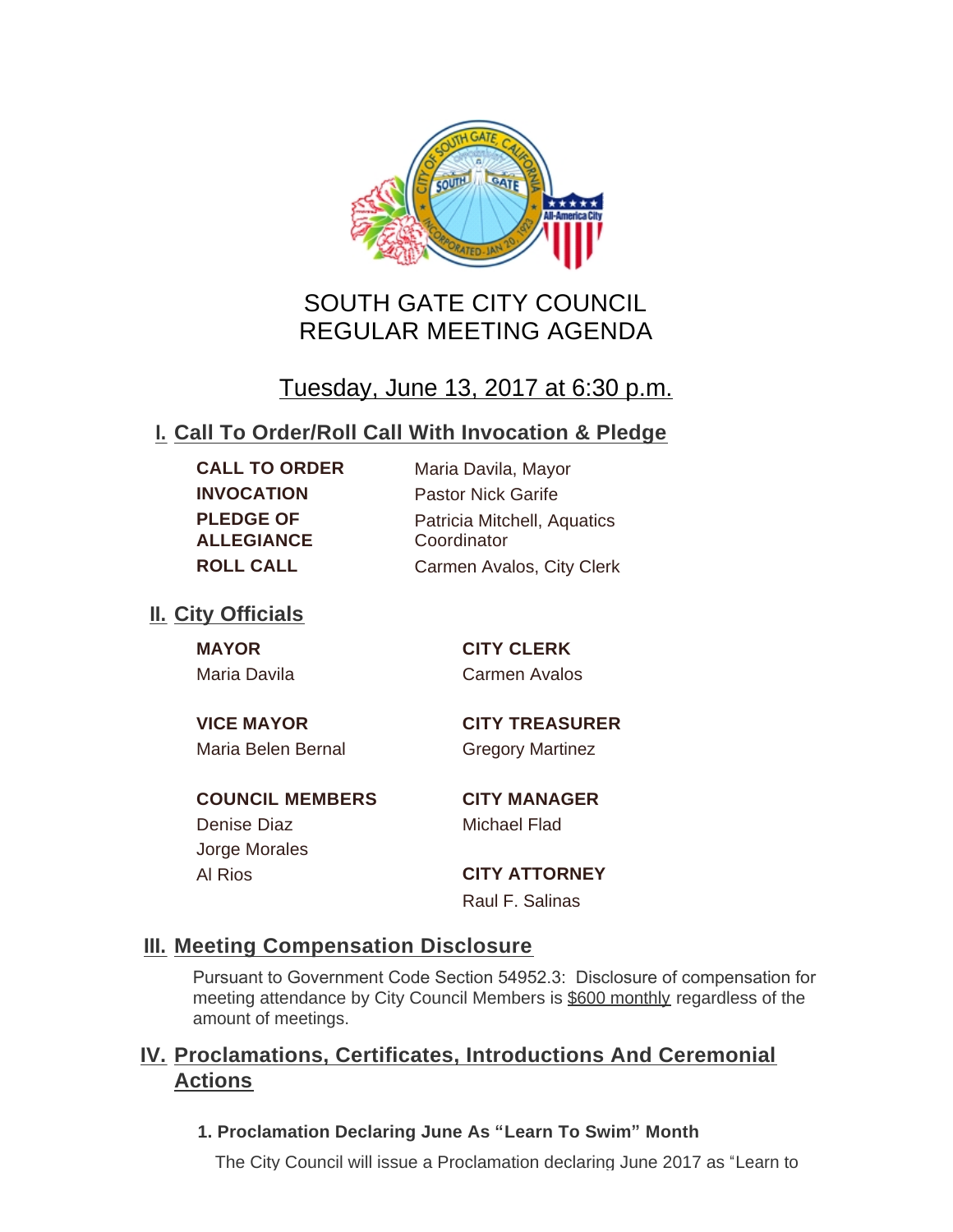The City Council will issue a Proclamation declaring June 2017 as "Learn to Swim" Month. (PARKS)

Documents:

#### [ITEM 1 REPORT 06132017.PDF](http://cityofsouthgate.org/AgendaCenter/ViewFile/Item/4351?fileID=9992)

#### **2. Introduction Of New And Promotional Full-Time Employees**

The City Council will consider allowing staff to introduce the new and promotional full-time employees hired or promoted between January 1, 2017 and March 31, 2017. (ADMIN SERVICES)

Documents:

#### [ITEM 2 REPORT 06132017.PDF](http://cityofsouthgate.org/AgendaCenter/ViewFile/Item/4352?fileID=9993)

## **Public Hearings V.**

### **3. Ordinance Amending The Zoning Code Adding The Hollydale Village Specific Plan And Resolution Approving Initial Study And Negative Declaration**

The City Council will conduct a Public Hearing to consider: (CD)

a. The Planning Commission's proposed changes pertaining to Live Entertainment, Alcohol

Sales as Part of a Restaurant and E-Cigarettes/Vapor/Smoke Shops/Hookah, and provide staff with direction as to which, if any, of the modifications should be made to the final Hollydale Village Specific Plan document;

b. Waiving the reading in full and introducing an **Ordinance** adding new Section 11.28.020 (Hollydale Village Specific Plan), to Chapter 11.28 (Specific Plans), to Title 11 (Zoning), to the South Gate Municipal Code; and

c. Adopting a **Resolution\_\_\_\_\_\_** approving the Initial Study and Negative Declaration, dated March 2, 2017, pertaining to the Hollydale Village Specific Plan.

Documents:

### [ITEM 3 REPORT 06132017.PDF](http://cityofsouthgate.org/AgendaCenter/ViewFile/Item/4400?fileID=10027)

## **Comments From The Audience VI.**

During this time, members of the public and staff may address the City Council regarding any items within the subject matter jurisdiction of the City Council. Comments from the audience will be limited to five (5) minutes per speaker; unless authorized by the Mayor, the time limit may not be extended by utilizing another member's time. There will be no debate or action on items not listed on the agenda unless authorized by law.

Note: The City Council desires to provide all members of the public with the opportunity to address the Council. Nevertheless, obscene language, comments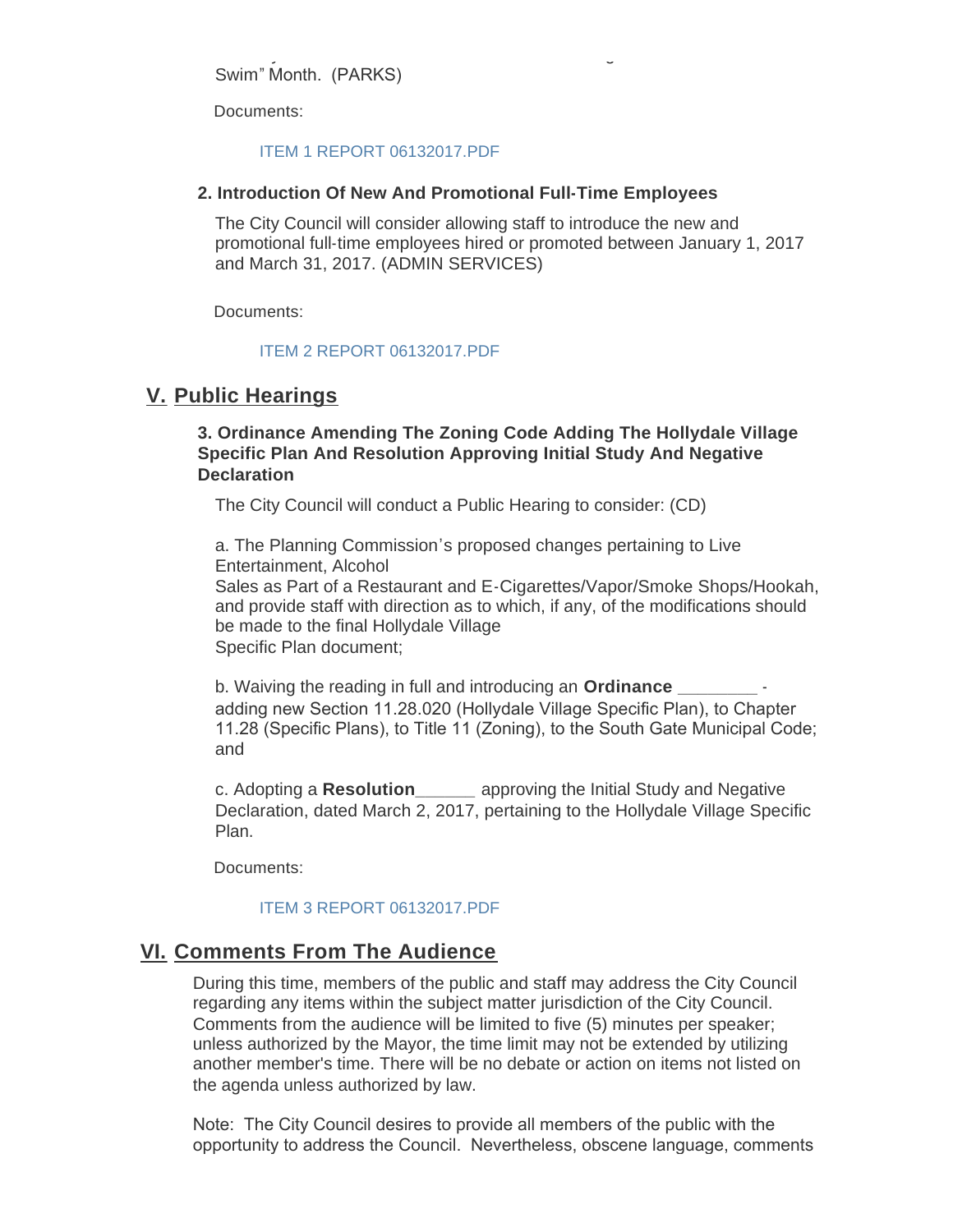opportunity to address the Council. Nevertheless, obscene language, comments intended to disrupt or interfere with the progress of the meeting or slanderous comments will not be tolerated and may result in ejection and/or may constitute a violation of South Gate Municipal Code Section 1.04.110.

## **Reports And Comments From City Officials VII.**

During this time, members of the City Council will report on matters pertaining to their service on various intergovenmental boards and commissions as a representative of the City pursuant to Assembly Bill 1234. City Council Members will also have an opportunity to comment on matters not on the agenda.

Following the City Council Members, reports and comments will be heard by the City Clerk, City Treasurer, City Manager and Department Heads.

## **Consent Calendar Items VIII.**

Agenda Items **4, 5, 6, 7, 8, 9, 10, 11, 12, 13, 14, and 15** are consent Calendar Items. All items including Ordinances, Resolutions and Contracts, may be approved by adoption of the Consent Calendar, individually and collectively by one (1) motion. There will be no separate discussion of these items unless Members of the City Council, the public, or staff request that specific items be removed from the Consent Calendar for separate discussion and action.

Any Motion to introduce or adopt an Ordinance on the Consent Calendar shall be: (1) a motion to waive the reading of the Ordinance and introduce the Ordinance or (2) a motion to waive the reading of the Ordinance and adopt the Ordinance, as appropriate.

## **4. Resolution Amending The Emergency And Technical Services Manager Job Specifications And Updating The Police Records Manager Position**

The City Council will consider adopting a **Resolution \_\_\_\_\_\_\_\_** amending Resolution No. 6454 (Salary Resolution and Position Classification Plan) to amend the Emergency and Technical Services Manager job specification and to change the title to Technical Services Manager; to update the job specification for the Police Records Manager position; and to update the salary pay table. (ADMIN SERVICES)

Documents:

#### [ITEM 4 REPORT 06132017.PDF](http://cityofsouthgate.org/AgendaCenter/ViewFile/Item/4413?fileID=10032)

## **5. Agreement With The Law Firm Of Aleshire & Wynder, LLP, To Provide Labor And Employment Law Legal Services**

The City Council will consider: (ATTY)

a. Approving a Contract Services Agreement **(Contract \_\_\_\_\_\_)** with the law firm of Aleshire & Wynder, LLP, to provide labor and employment law legal services; and

b. Authorizing the Mayor to execute the Agreement in a form acceptable to the City Attorney.

Documents: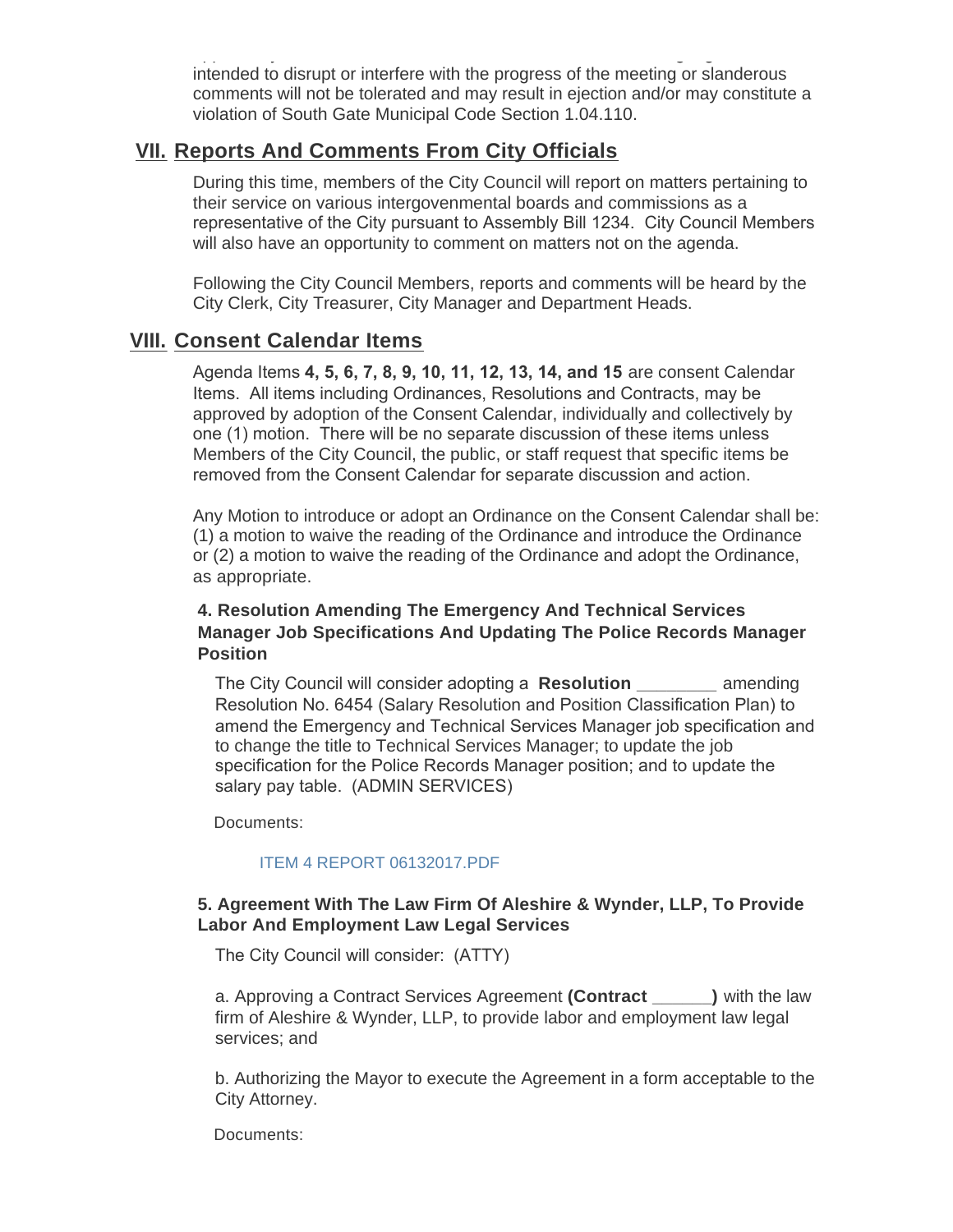### **6. Agreement With The Human Services Association For Operation Of The Westside Resource Center**

The City Council will consider: (PARKS)

a. Approving an Agreement **(Contract \_\_\_\_\_\_)** with the Human Services Association for preschool and homework assistance programs, and youth and family oriented programs at the Westside Resource Center, for a cumulative term of up to ten years;

b. Authorizing the Mayor to execute the Agreement in a form acceptable to the City Attorney; and

c. Authorizing the Director of Parks & Recreation to act as the agent for the City under the

Agreement and to execute any subsequent documents on behalf of the City.

Documents:

#### [ITEM 6 REPORT 06132017.PDF](http://cityofsouthgate.org/AgendaCenter/ViewFile/Item/4353?fileID=9994)

### **7. Amendment No. 1 To Contract No. 3179 With Willdan Engineering, Inc., For Additional Construction Management Services For The Elizabeth Reservoir And Booster Pump Station At Well No. 28 And New Well No. 29**

The City Council will consider: (PW)

a. Approving Amendment No. 1 to Contract No. 3179 with Wilidan Engineering, Inc., for an additional 59 days of construction management services on the Elizabeth Reservoir and Booster Pump Station at Well No. 28 and New Well No. 29 at the Santa Fe Tank, City Project No. 494-WTR, in an amount not-to-exceed \$81,560; and

b. Authorizing the Mayor to execute the Amendment No. 1 in a form acceptable to the City Attorney.

Documents:

### [ITEM 7 REPORT 06132017.PDF](http://cityofsouthgate.org/AgendaCenter/ViewFile/Item/4395?fileID=10022)

## **8. Agreement With The City Of Cerritos To Lease Of 3,000 Acre-Feet Of The City's Unused Water Rights**

The City Council will consider: (PW)

a. Approving a Groundwater Pumping Water Rights Lease Agreement **(Contract \_\_\_\_\_\_)** with the City of Cerritos to lease 3,000 acre-feet of the City's unused water rights annually, for a three-year term; and

b. Authorizing the Mayor to execute the Agreement in a form acceptable to the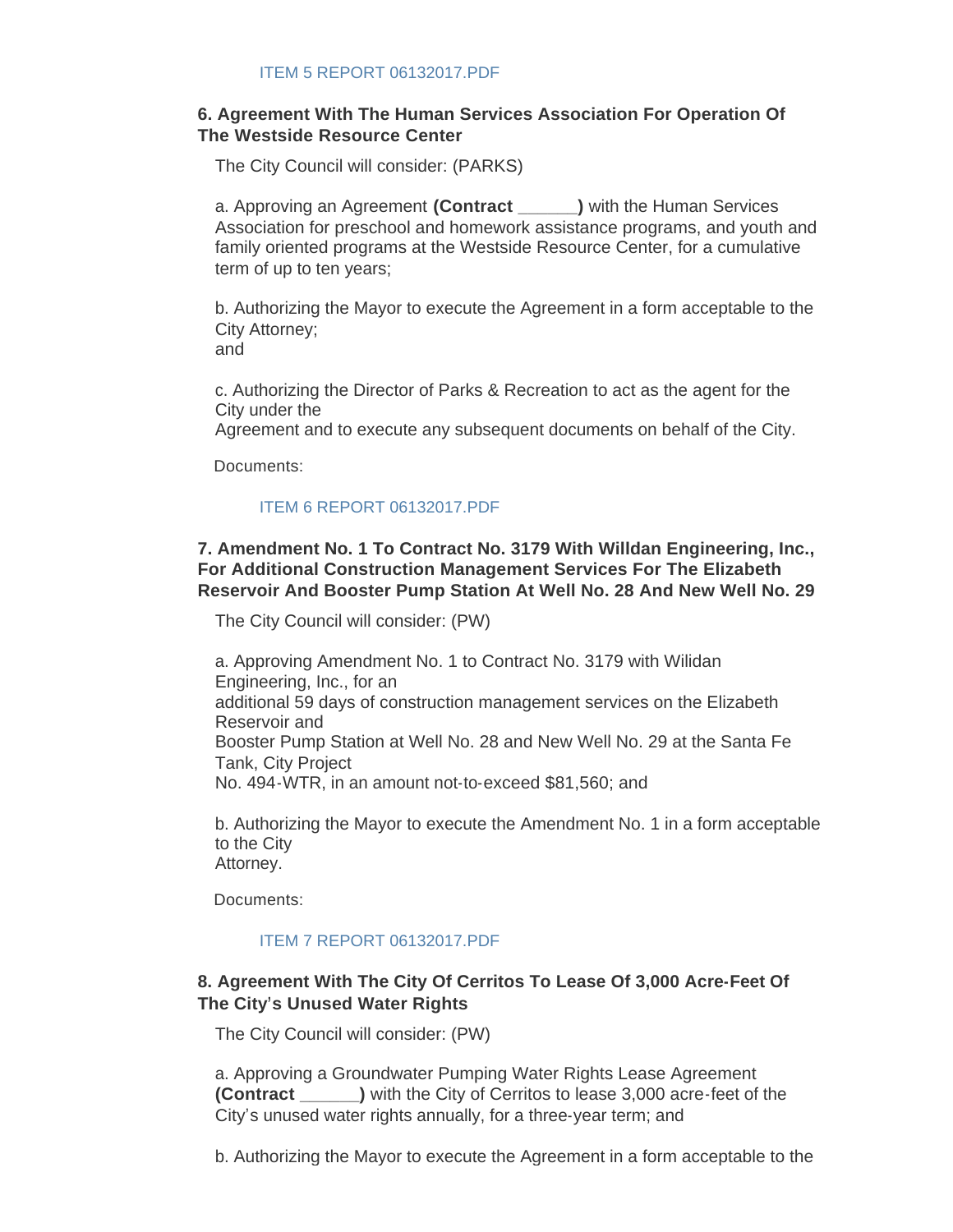b. Authorizing the Mayor to execute the Agreement in a form acceptable to the City Attorney.

Documents:

#### [ITEM 8 REPORT 06132017.PDF](http://cityofsouthgate.org/AgendaCenter/ViewFile/Item/4396?fileID=10023)

#### **9. Agreement With Biggs Cardosa Associates, Inc., For Design Services For The I-710/Firestone Southbound On-Ramp Modification Project**

The City Council will consider: (PW)

a. Approving an Agreement (**Contract \_\_\_\_\_\_\_\_**) with Biggs Cardosa Associates, Inc., (BCA) for design services for the 1-710/Firestone Southbound On-Ramp Modification Project, Federal Project No. HP21L-5257 (036), City Project No. 354-ST, in an amount not-to-exceed \$750,000; and

b. Authorizing the Mayor to execute the Agreement in a form acceptable to the City Attorney.

Documents:

#### [ITEM 9 REPORT 06132017.PDF](http://cityofsouthgate.org/AgendaCenter/ViewFile/Item/4401?fileID=10028)

### **10. Ratification Of Amendment No. 2 To Contract No. 2222 With Waste Management For Organic Waste Collection Service**

The City Council will consider: (PW)

a. Ratifying Amendment No. 2 to Contract No. 2222 with USA Waste Management of California, Inc., dba Waste Management of Los Angeles, to initiate implementation of organic waste collection services to comply with Assembly Bill No. 1826; and

b. Authorizing the Mayor to execute Amendment No. 2 in a form acceptable to the City Attorney.

Documents:

#### [ITEM 10 REPORT 06132017.PDF](http://cityofsouthgate.org/AgendaCenter/ViewFile/Item/4397?fileID=10024)

#### **11. Accepting As Complete The Southern Avenue Landscaping Improvements**

The City Council will consider: (PW)

a. Accepting completion, effective May 1, 2017, of the construction of the Southern Avenue Landscaping Improvements, City Project No. 560-TRF, performed by FS Contractors, Inc.;

b. Authorizing the Director of Public Works/City Engineer to approve Change Order No. 2, which is a "balancing" change order necessary to pay for actual quantities of work completed, in the amount of \$1,907; and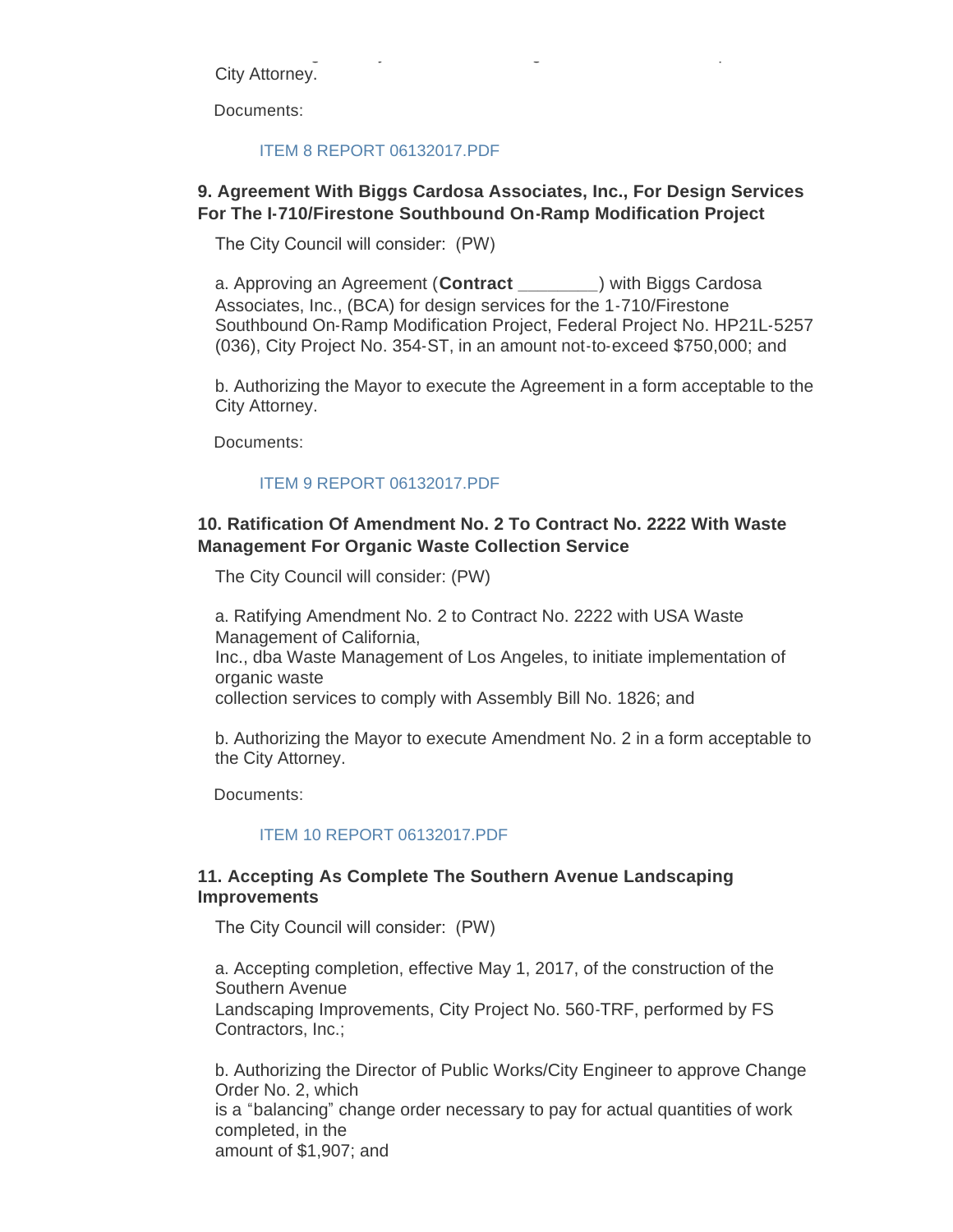c. Instructing the City Clerk to file the Notice of Completion with the Los Angeles County Recorder's Office.

Documents:

#### [ITEM 11 REPORT 06132017.PDF](http://cityofsouthgate.org/AgendaCenter/ViewFile/Item/4398?fileID=10025)

#### **12. Report Of Waste Discharge Application For A Municipal Separate Storm Sewer Systems Permit**

The City Council will consider authorizing Mayor Maria Davila to execute the Report of Waste Discharge (ROWD) application to apply for a Municipal Separate Storm Sewer Systems Permit with the Los Angeles Regional Water Quality Control Board, which is a requirement of the State to discharge storm water runoff to the Los Angeles River and Rio Hondo Channel. (PW)

Documents:

#### [ITEM 12 REPORT 06132017.PDF](http://cityofsouthgate.org/AgendaCenter/ViewFile/Item/4399?fileID=10026)

#### **13. Engineering And Traffic Survey For Speed Limits Report**

The City Council will consider receiving and filing the Engineering and Traffic Survey for Speed

Limits report re-establishing the speed limits on roadway segments of Alexander Avenue, Tweedy

Boulevard and Gardendale Street, for a five-year period starting in May 2017. (PW)

Documents:

#### [ITEM 13 REPORT 06132017.PDF](http://cityofsouthgate.org/AgendaCenter/ViewFile/Item/4402?fileID=10029)

## **14. Waiver Of Fees Request For The Relay For Life South Gate-Lynwood Promotional Banner**

The City Council will consider: (PW)

a. Authorizing the Director of Public Works to waive the Public Works Encroachment Permit Fee for the installation of one banner promoting the Relay For Life South Gate-Lynwood event sponsored by the American Cancer Society, in the amount of \$153; and

b. Authorizing the Director of Public Works to waive the Banner Permit Fee for the installation of one banner promoting the Relay For Life South Gate-Lynwood event sponsored by the American Cancer Society, in the amount of \$175; and

c. Authorizing the Director of Community Development to waive the Temporary Sign Permit Fee for the installation of one banner promoting the Relay for Life event of the American Cancer Society, in the amount of \$62.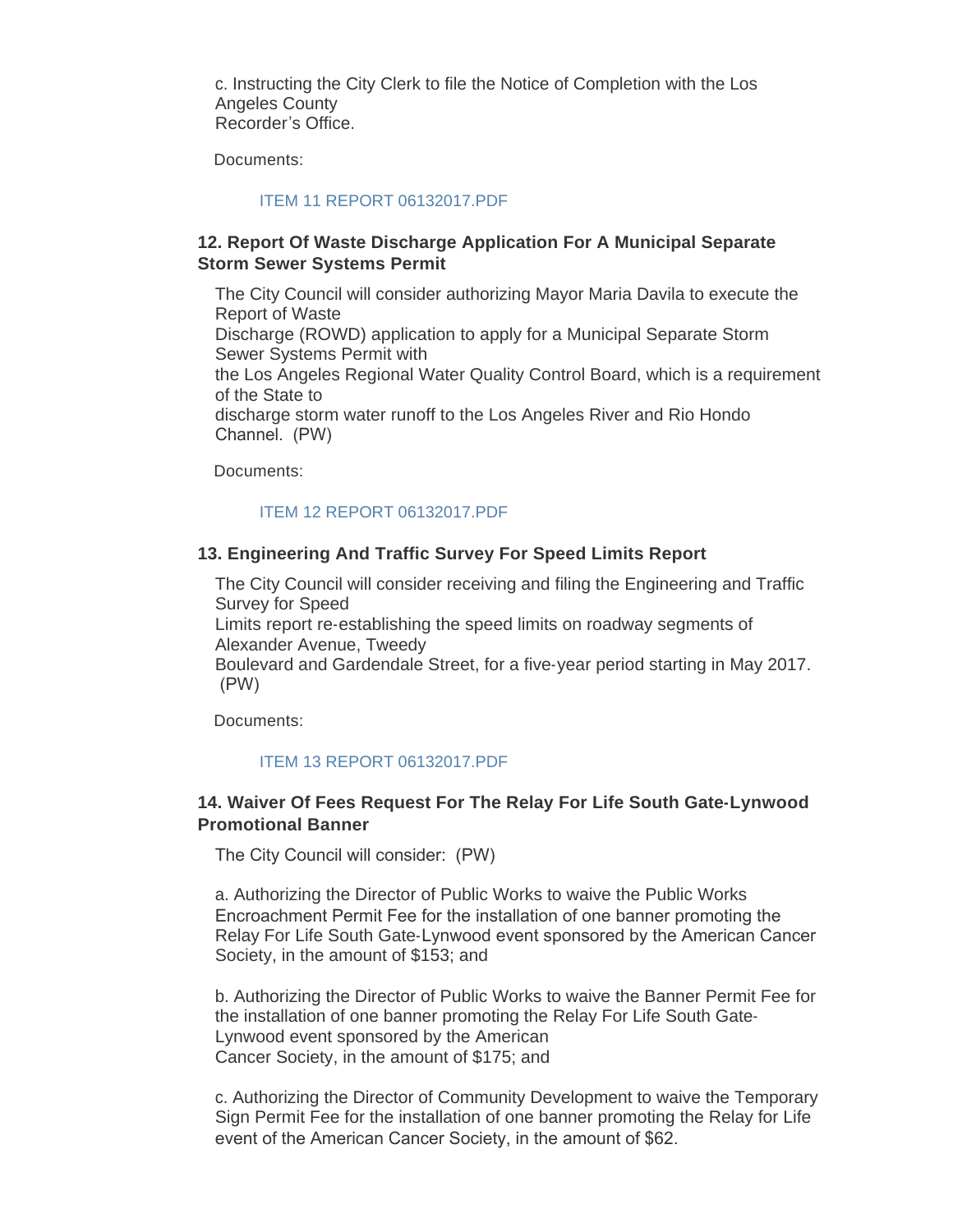Documents:

#### [ITEM 14 REPORT 06132017.PDF](http://cityofsouthgate.org/AgendaCenter/ViewFile/Item/4403?fileID=10030)

#### **15. Minutes**

The City Council will consider approving the Special and Regular Meeting minutes of May 9, 2017. (CLERK)

Documents:

### [ITEM 15 REPORT 06132017.PDF](http://cityofsouthgate.org/AgendaCenter/ViewFile/Item/4354?fileID=9995)

## **Reports, Recommendations And Requests IX.**

## **16. Direction To Staff Regarding Future Azalea Festivals**

City Council will consider: (PARKS)

a. Directing the Director of Parks & Recreation to work with the Azalea Festival Planning Committee (Committee) to update the Azalea Festivals' purpose, goals and event schedule to meet the community's changing needs;

b. Appointing one member of the City Council to serve as the City Council's representative on the Committee;

c. Providing recommendations and make new appointments to the Committee; and

d. Directing staff to present a report on the Committee's progress and findings at the City Council meeting of October 24, 2017.

Documents:

### [ITEM 16 REPORT 06132017.PDF](http://cityofsouthgate.org/AgendaCenter/ViewFile/Item/4414?fileID=10033)

## **17. Direction To Staff Regarding Youth Employment And Job Training Programs**

The City Council will consider: (PARKS)

a. Approving the four youth employment and job training programs utilizing the \$100,000

designated budget allocation for youth employment opportunities with:

1. Conservation Corp of Long Beach in the amount of \$32,000;

2. California Latino Leadership Institute in the amount of \$20,000;

3. HUB Cities Consortium in the amount of \$30,000;

4. Parks & Recreation Department in the amount of \$18,000;

b. Authorizing the Mayor to execute these agreements in a form acceptable to the City